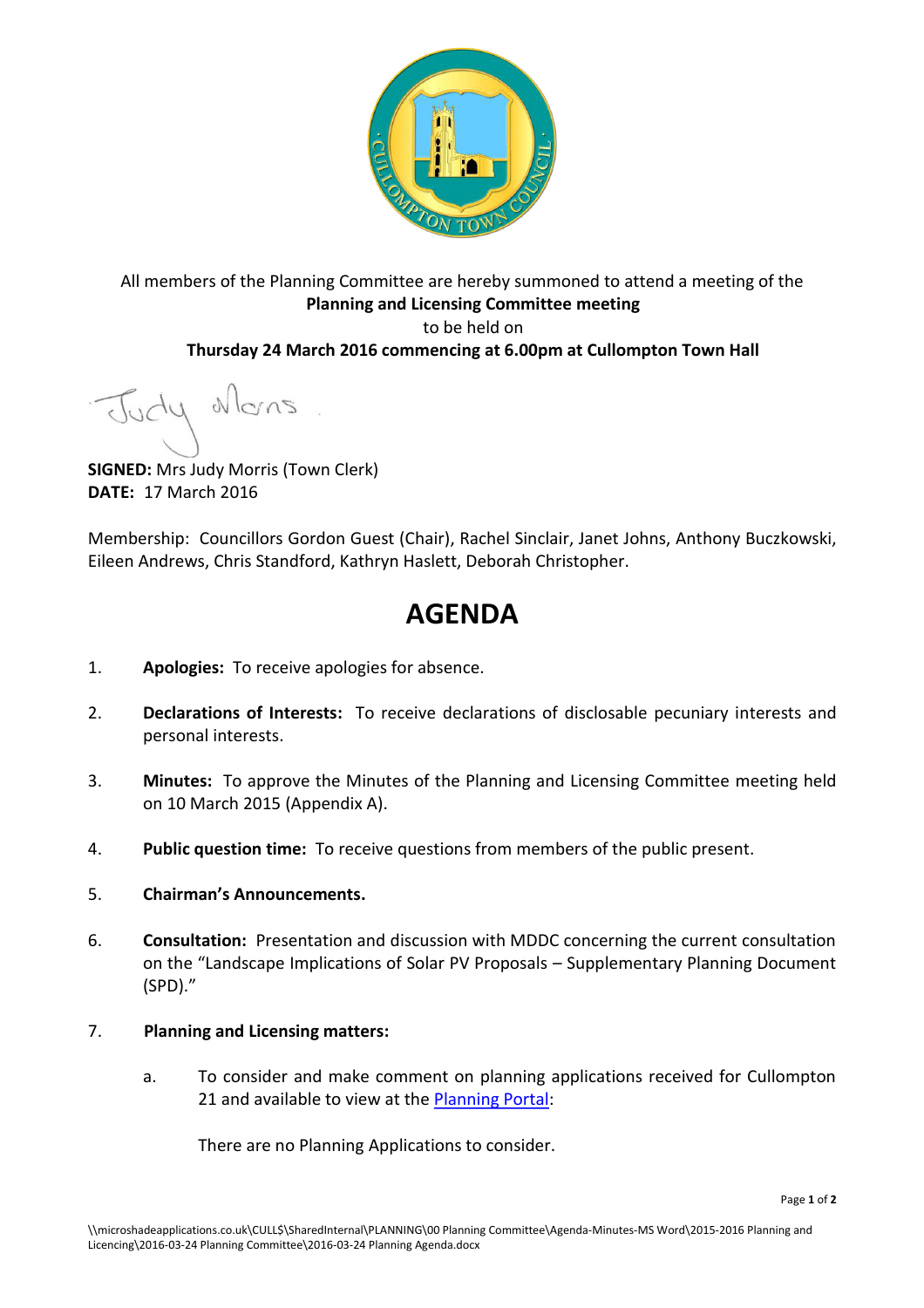- b. To receive planning determinations and consider any other planning matters brought forward at the discretion of the Chair.
- c. To consider applications from neighbouring parishes.
- 8. **Neighbourhood Plan Update:** To receive an update on the Neighbourhood Plan.
- 9. **Correspondence:** To consider correspondence received after the despatch of this Agenda.
- 10. **Date and time of the next meeting:** To confirm the date and time of the next Planning Committee meeting as Thursday 14 April 2016 commencing at 6pm.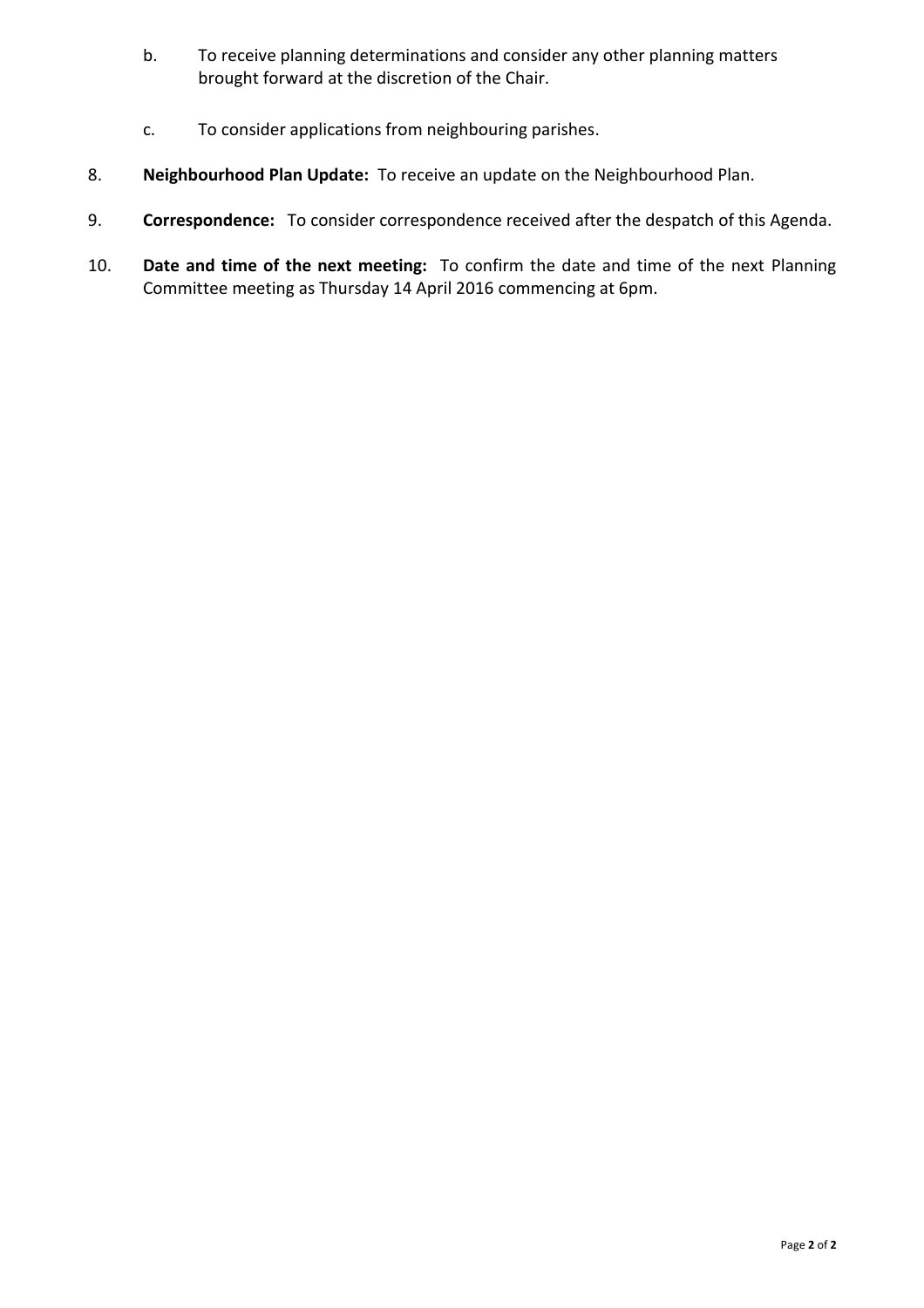# **APPENDIX A**



## **Planning and Licensing Committee meeting**  held on **Thursday 10 March 2016 commencing at 6.00pm at Cullompton Town Hall**

Membership: Councillors Gordon Guest (Chair), Rachel Sinclair, Janet Johns, Anthony Buczkowski, Eileen Andrews, Chris Standford, Kathryn Haslett, Deborah Christopher.

Those present: Councillors Gordon Guest (Chair), Anthony Buczkowski, Janet Johns, Kathryn Haslett.

Steve Eastland, Dave Haslett, Mr and Mrs J Chard, Ashley Hellier

The Assistant Town Clerk (Clerk)

# **DRAFT MINUTES**

- 172. **Apologies:** Apologies for absence were received and accepted from Rachel Sinclair (working) and Eileen Andrews (personal).
- 173. **Declarations of Interests:** The following declarations of disclosable pecuniary interests and personal interests were made:

Councillors Kathryn Haslett, Gordon Guest and Janet Johns all declared an interest in the Swimming Pool Campaign presentation and discussion as they are all well known to Dave Haslett.

- 174. **Minutes: T**he Minutes of the Planning and Licensing Committee held on 28 January 2015 were adopted as a true and correct record of the meeting. Proposed Councillor Gordon Guest, seconded Councillor Kathryn Haslett.
- 175. **Public question time:** The members of the public present did not have any questions to ask.
- 176. **Swimming Pool Campaign:** Presentation and discussion with David Haslett of the Cullompton Swimming Pool Campaign.

Dave Haslett gave a presentation on the current plans for the proposed swimming pool in light of a possible allocation of a parcel of land (1.25 acres) in the NW Extension. With available grant funding, Steve Eastland stated that the project is very achievable. Dave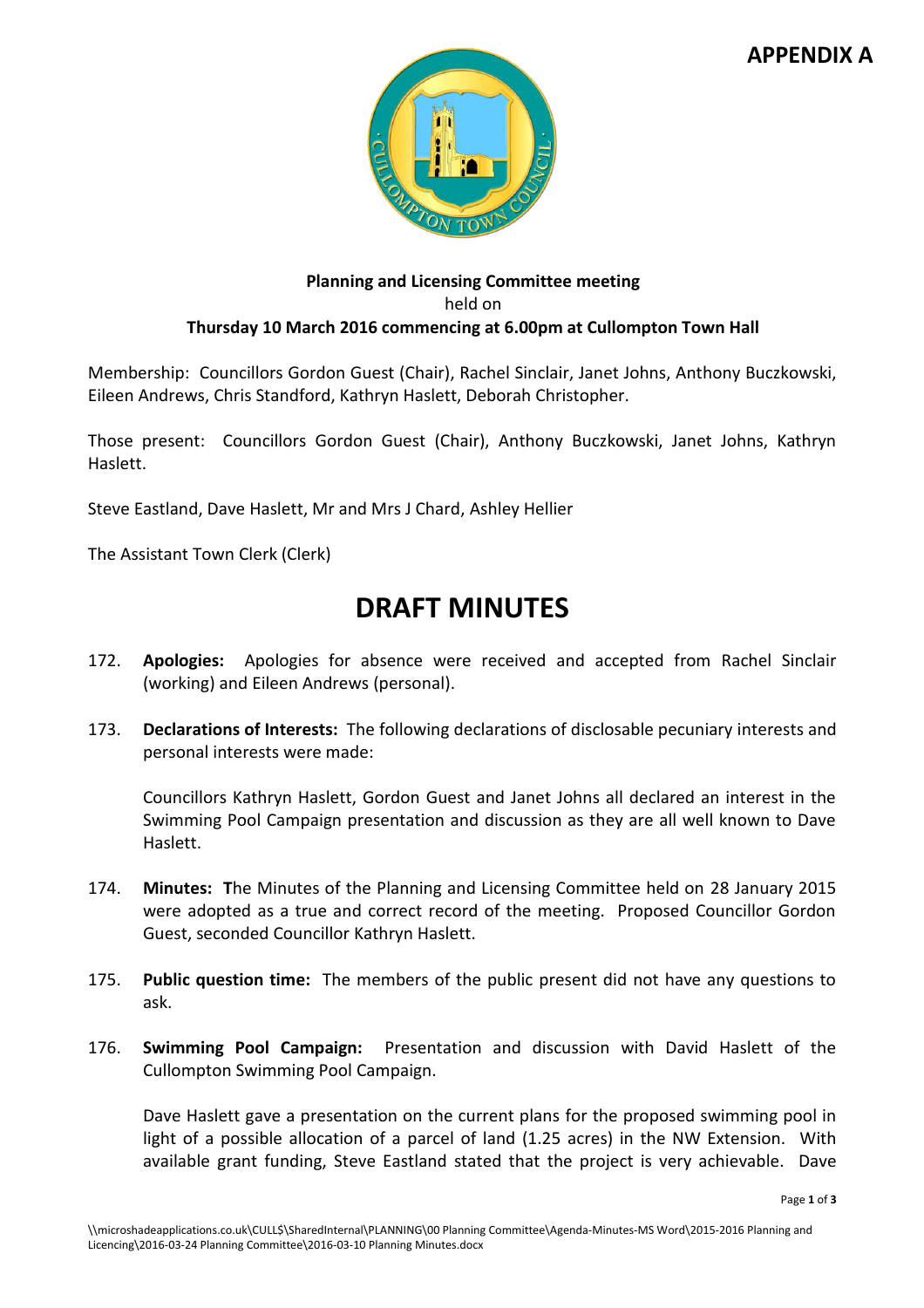Haslett announced that he would be standing down from the SPC to take up a task in Bristol.

John Chard expressed his personal view on the wider issue of Community spaces and arranged an informal meeting with Councillor Gordon Guest on Tuesday 15 March 2015 at 1030.

*At 6.30pm, Councillor Anthony Buczkowski walked out of the meeting.* 

177. **Chairman's Announcements.** Surveying has started at the site of the NW Extension.

## 178. **Planning and Licensing matters:**

- a. To consider and make comment on planning applications received for Cullompton 21 and available to view at the [Planning Portal:](http://planning.middevon.gov.uk/online-applications/refineSearch.do?action=refine)
	- i. [16/00177/FULL](http://docs.middevon.gov.uk/pap/index.asp?caseref=16/00177/FULL)  Mr M Smith

Erection of an agricultural machinery building at Land at NGR 302464 105638 (Knightswood Farm), Cullompton.

**Recommend grant permission. Proposed Councillor Gordon Guest, seconded Councillor Janet Johns.**

ii. [16/00262/FULL](http://docs.middevon.gov.uk/pap/index.asp?caseref=16/00262/FULL) - Mr B Dalzell

Erection of dwelling and alterations to existing garage (development affecting public right of way) at 9 Fore Street, Cullompton.

**Recommend grant permission. Proposed Councillor Janet Johns, seconded Councillor Kathryn Haslett.** 

b. To receive planning determinations and consider any other planning matters brought forward at the discretion of the Chair, including:

From MDDC: An enquiry from the resident at 20 Knightswood for the acquisition of a piece of land currently communal land to enlarge the rear garden to the dwelling (Appendix B).

**No objection. Proposed Councillor Janet Johns, seconded Councillor Kathryn Haslett.** 

- c. To consider applications from neighbouring parishes. There were no applications from neighbouring Parishes to consider.
- 179. **Neighbourhood Plan Update:** To receive an update on the Neighbourhood Plan. A meeting with Neil Parish, DCC, MDDC and Local Enterprise Partnership which was positive with NP being in support of the developments at Cullompton and will lobby for access across the motorway.

The Neighbourhood Plan Steering Group met with James Turner (the promoter) about the NW Extension and the proposed Eastern Extension, particularly in view of the potential requirement to relocate of the RFC and other sports facilities in the town. The Swimming Pool allocation of land was discussed, particularly in view of the need to allocate further housing on the site in order to pay for this allocation. The potential water sports facility,